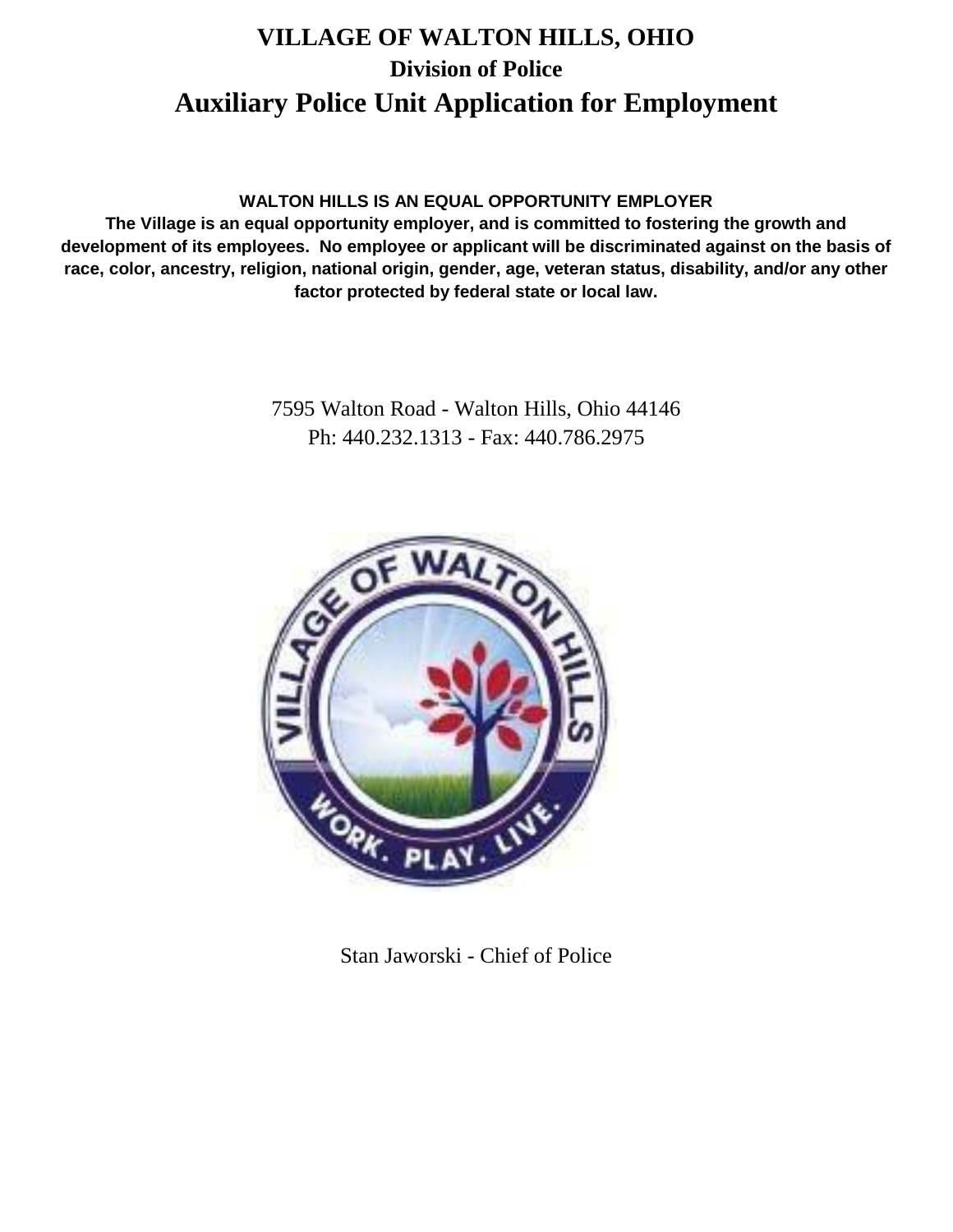#### **PERSONAL HISTORY QUESTIONNAIRE**

| Applicant the contract of the contract of the contract of the contract of the contract of the contract of the contract of the contract of the contract of the contract of the contract of the contract of the contract of the |                                 |                                                                                                                |
|-------------------------------------------------------------------------------------------------------------------------------------------------------------------------------------------------------------------------------|---------------------------------|----------------------------------------------------------------------------------------------------------------|
| (last name)                                                                                                                                                                                                                   | (first name)                    | (middle)                                                                                                       |
| Address                                                                                                                                                                                                                       |                                 | Phone # 2008 2009 2012 2022 2023 2024 2022 2023 2024 2022 2023 2024 2022 2023 2024 2022 2023 2024 20           |
|                                                                                                                                                                                                                               | State <u>__________________</u> | Zip Code and the state of the state of the state of the state of the state of the state of the state of the st |
|                                                                                                                                                                                                                               |                                 | Last 4 of SS#                                                                                                  |
| Position: <b>Auxiliary Police Officer</b>                                                                                                                                                                                     |                                 |                                                                                                                |
| Date this questionnaire was completed ____                                                                                                                                                                                    |                                 |                                                                                                                |

#### **INSTRUCTIONS:**

This personal history questionnaire is intended for the use of the Walton Hills Police Department personnel administration. You must be truthful and complete all answers requested on this form. All information contained herein will be subject to verification. I.E. SOURCE DOCUMENTATION, POLYGRAPH, AND SCREENING. Information contained herein will be considered to be strictly confidential and will not be disclosed to any unauthorized person(s).

Please print and answer all questions and fill in all blanks.

If a question does not apply to your particular circumstance insert N/A

When answering questions that require dates, insert full dates. Partial month and year responses are not acceptable.

### **WARNING**

Applicants are CAUTIONED to answer every question truthfully and without evasion, both the Ohio Revised Code and rules and regulations of the Walton Hills Police Department provide penalties for making false statements of a material fact, or for practicing any fraud or deception in obtaining or attempting to obtain employment. Such penalties include rejected for appointment or discharge after employment and/or prosecution under Ohio Revised Code Section 2921.13.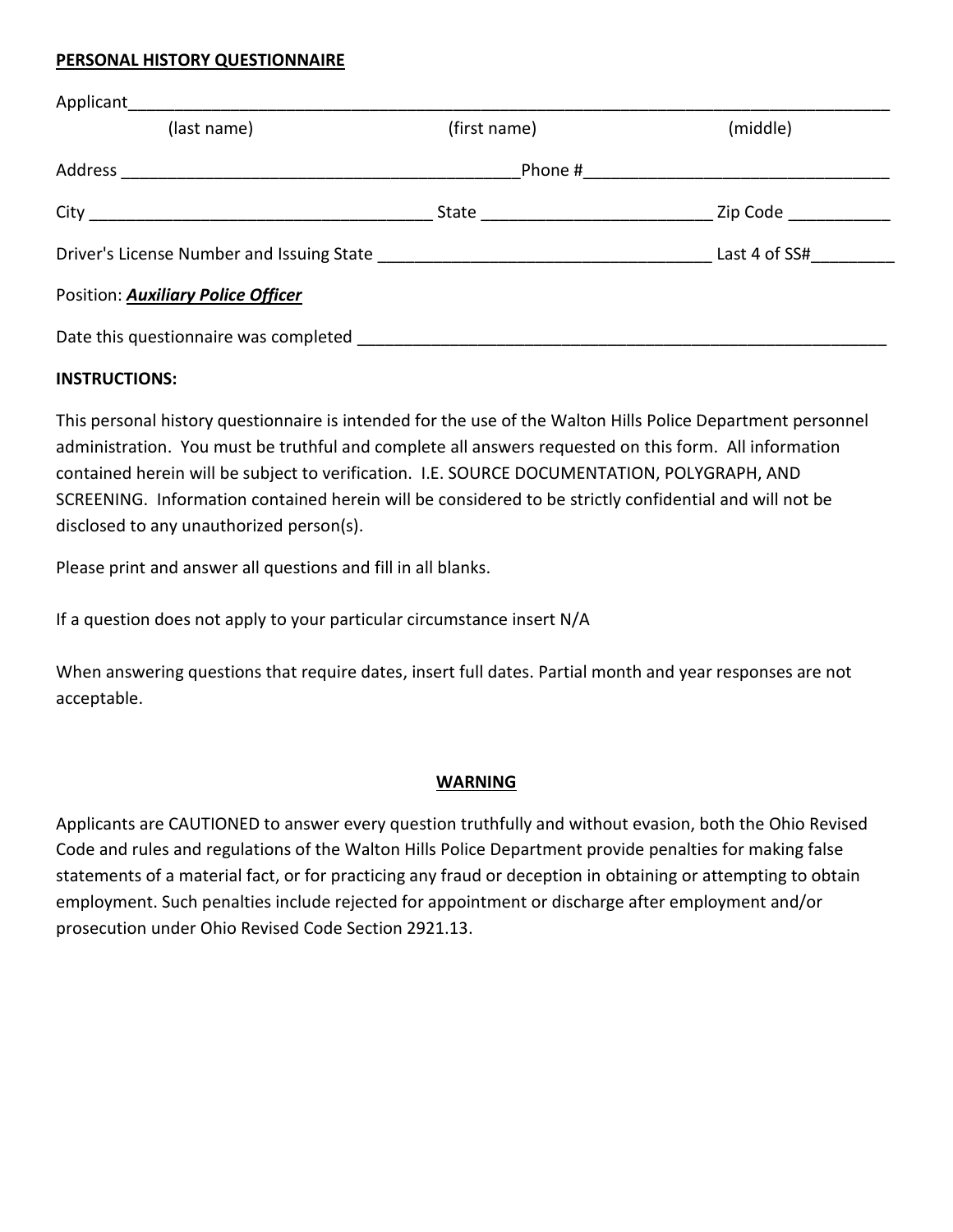#### **FINANCIAL RECORD** Background Investigation

If your answer to any of the following questions is "Yes", please explain the matter fully on a blank sheet of paper using the question number to identify your answer.

- 1. Are you failing now or have you ever failed to meet your financial obligations for child support or alimony? \_\_\_\_\_Yes \_\_\_\_\_No
- 2. Are you now delinquent in any financial obligation? \_\_\_\_\_Yes \_\_\_\_\_No
- 3. Do your monthly expenses exceed your take home pay? Yes No
- 4. Do you, your spouse or your ex-spouse have any civil action pending in which you are a litigant or named party? \_\_\_\_\_ Yes \_\_\_\_\_ No
- 5. Have you ever been refused an automobile insurance policy? \_\_\_\_\_Yes \_\_\_\_\_No
- 6. Have you ever had an insurance policy cancelled? \_\_\_\_\_Yes \_\_\_\_\_No
- 7. Have you ever had your wages garnished, filed for protection from creditors, filed for bankruptcy or been declared bankrupt? Yes No
- 8. Have you ever been bonded or had a bond refused? \_\_\_\_\_Yes \_\_\_\_\_No

# **Record of Indebtedness (list yours, your spouse and your ex-spouse)**

| Date incurred _______________________________Original amount_____________________________Monthly payment_________   |  |
|---------------------------------------------------------------------------------------------------------------------|--|
|                                                                                                                     |  |
|                                                                                                                     |  |
|                                                                                                                     |  |
| Date incurred ________________________________Original amount______________________________Monthly payment_________ |  |
|                                                                                                                     |  |
|                                                                                                                     |  |
|                                                                                                                     |  |
|                                                                                                                     |  |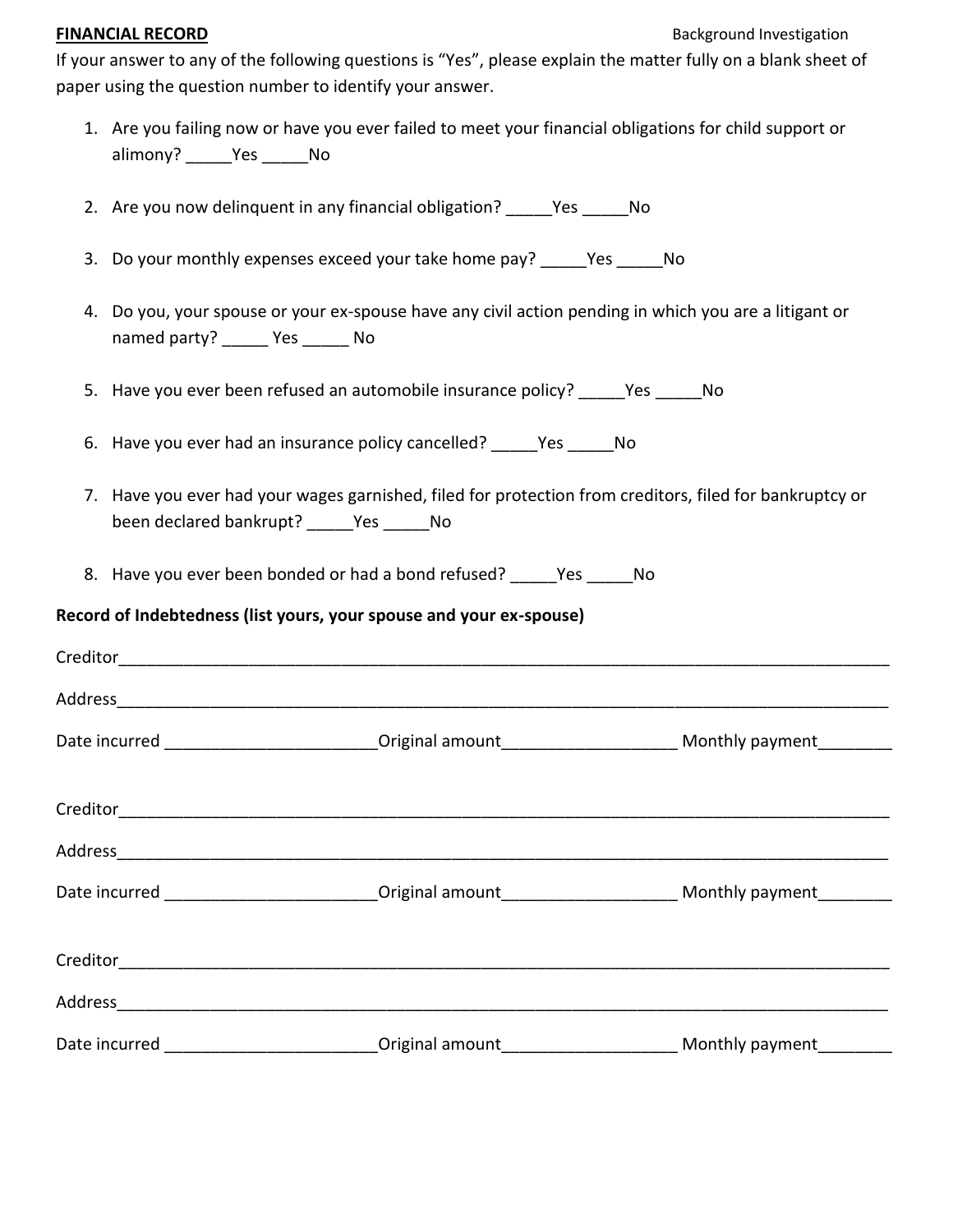# **FINANCIAL RECORD – Continued**

|                                                       |                                                                              | Date incurred __________________________Original amount__________________________ Monthly payment___________                                                                                                                   |
|-------------------------------------------------------|------------------------------------------------------------------------------|--------------------------------------------------------------------------------------------------------------------------------------------------------------------------------------------------------------------------------|
|                                                       |                                                                              |                                                                                                                                                                                                                                |
|                                                       |                                                                              |                                                                                                                                                                                                                                |
|                                                       |                                                                              |                                                                                                                                                                                                                                |
| ______Checking ______Savings ______Other              |                                                                              |                                                                                                                                                                                                                                |
|                                                       |                                                                              |                                                                                                                                                                                                                                |
|                                                       |                                                                              | Address and the contract of the contract of the contract of the contract of the contract of the contract of the contract of the contract of the contract of the contract of the contract of the contract of the contract of th |
| ______Checking ______Savings ______Other              |                                                                              |                                                                                                                                                                                                                                |
| <b>VEHICLE INFORMATION - Include spouses' vehicle</b> |                                                                              |                                                                                                                                                                                                                                |
|                                                       |                                                                              | Year _______________ Make______________________ Model______________ Color_______________ License #_____________                                                                                                                |
|                                                       |                                                                              |                                                                                                                                                                                                                                |
|                                                       |                                                                              |                                                                                                                                                                                                                                |
|                                                       |                                                                              | Year _______________ Make_____________________ Model______________ Color______________ License #______________                                                                                                                 |
|                                                       |                                                                              |                                                                                                                                                                                                                                |
|                                                       |                                                                              |                                                                                                                                                                                                                                |
|                                                       |                                                                              | Year ________________ Make________________________ Model________________ Color________________ License #____________                                                                                                           |
|                                                       |                                                                              |                                                                                                                                                                                                                                |
|                                                       | List all the states you have held or currently hold a driver's license with. |                                                                                                                                                                                                                                |
|                                                       |                                                                              | State_________________________________License type_________________________License Number_____________________                                                                                                                 |
|                                                       |                                                                              |                                                                                                                                                                                                                                |
|                                                       |                                                                              | State_________________________________License type_________________________License Number_____________________                                                                                                                 |
|                                                       |                                                                              |                                                                                                                                                                                                                                |
|                                                       |                                                                              | State_________________________________License type_________________________License Number_____________________                                                                                                                 |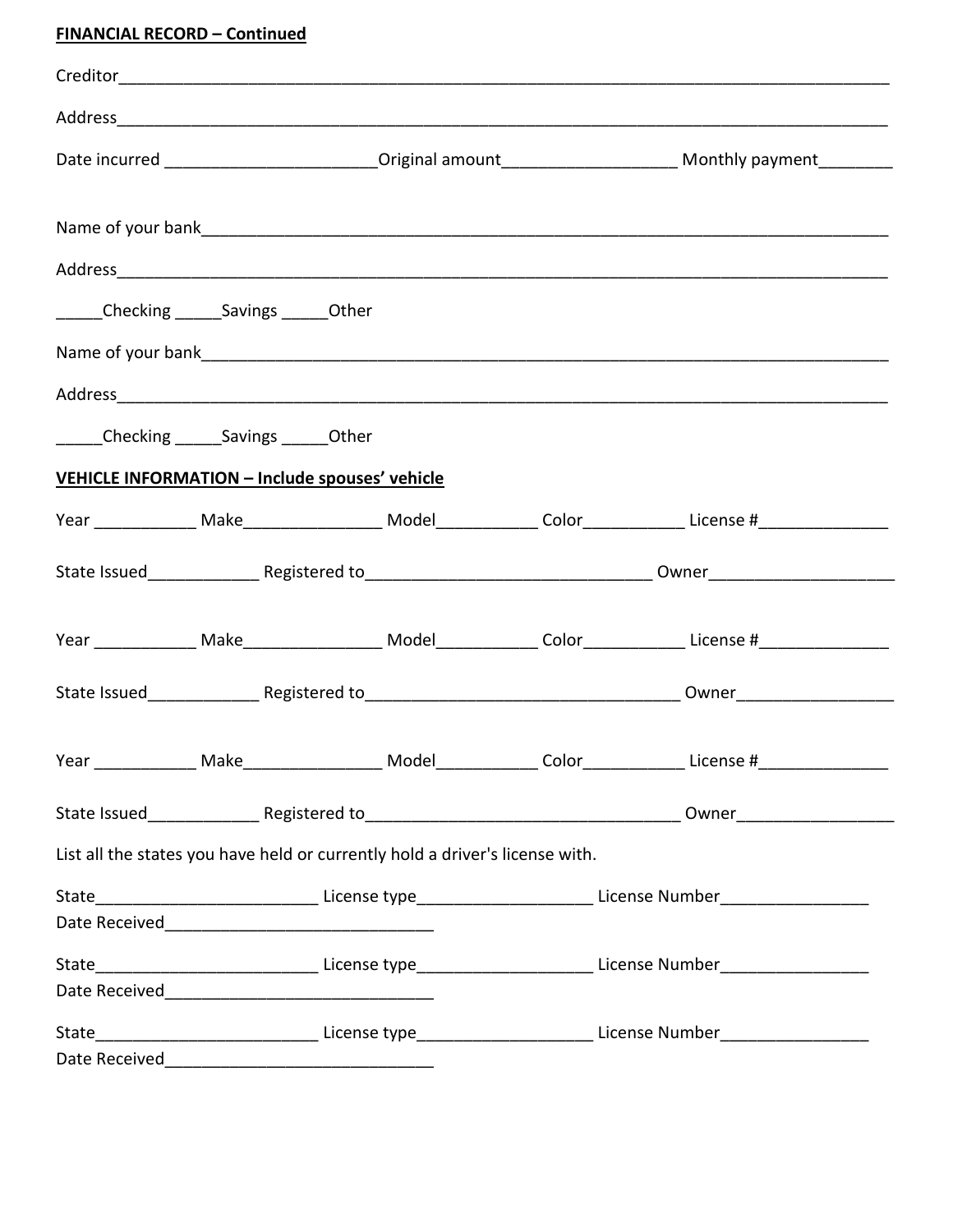List all moving traffic violations and accidents with the dates and locations, including arrest for traffic violations within the past TEN years.

| <b>CRIMINAL RECORD</b><br>forces? ______Yes ______No | If "Yes" note the information for each incident below. | Have you ever been convicted of a misdemeanor or felony offense as a juvenile, adult or while in the armed   |
|------------------------------------------------------|--------------------------------------------------------|--------------------------------------------------------------------------------------------------------------|
|                                                      |                                                        |                                                                                                              |
|                                                      |                                                        |                                                                                                              |
|                                                      |                                                        |                                                                                                              |
|                                                      |                                                        |                                                                                                              |
|                                                      |                                                        |                                                                                                              |
| Location                                             |                                                        |                                                                                                              |
|                                                      |                                                        |                                                                                                              |
|                                                      |                                                        |                                                                                                              |
| felony? ______Yes ______No                           |                                                        | Has any member of your immediate family (father, mother, brother, sister, children) ever been convicted of a |
|                                                      |                                                        |                                                                                                              |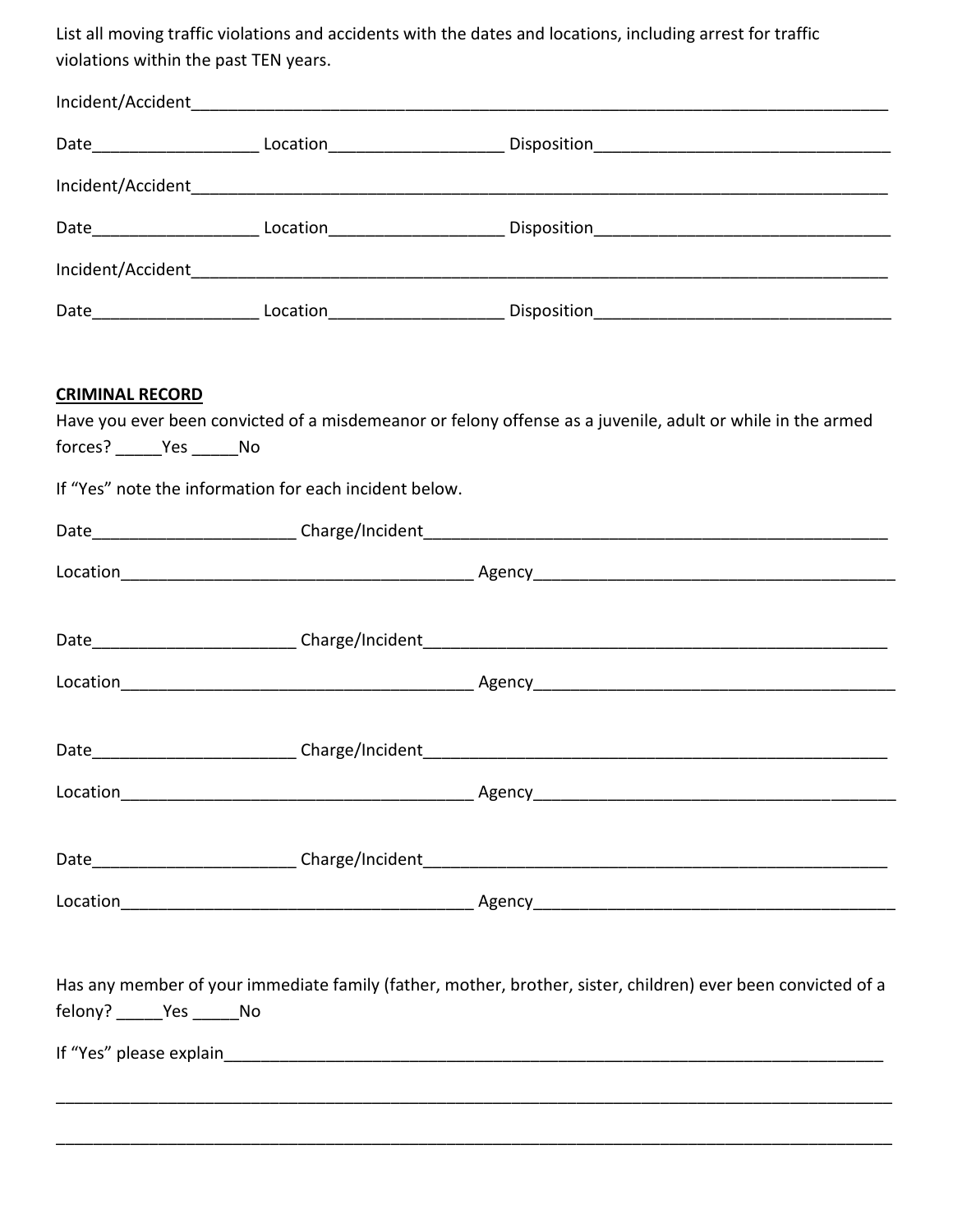|                       | Have any members of your spouse's family been convicted of a felony? ______Yes ______ No                                                                            |                                                                                                |
|-----------------------|---------------------------------------------------------------------------------------------------------------------------------------------------------------------|------------------------------------------------------------------------------------------------|
|                       |                                                                                                                                                                     |                                                                                                |
|                       |                                                                                                                                                                     |                                                                                                |
|                       |                                                                                                                                                                     |                                                                                                |
|                       |                                                                                                                                                                     |                                                                                                |
| <b>HEALTH RECORD</b>  |                                                                                                                                                                     |                                                                                                |
|                       | Answer each question completely, in each question note every incident that applies giving the type of<br>incident, date and physician of facility that treated you. |                                                                                                |
|                       | Name of your Physician example and the contract of your Physician                                                                                                   |                                                                                                |
|                       |                                                                                                                                                                     |                                                                                                |
|                       |                                                                                                                                                                     |                                                                                                |
|                       | Do you drink alcoholic beverages? ______Yes ______No                                                                                                                |                                                                                                |
|                       |                                                                                                                                                                     |                                                                                                |
|                       |                                                                                                                                                                     |                                                                                                |
|                       | Do you currently use marijuana, hallucinogenic drugs, narcotics, cocaine, barbiturates or amphetamines?                                                             |                                                                                                |
|                       |                                                                                                                                                                     |                                                                                                |
|                       |                                                                                                                                                                     |                                                                                                |
|                       |                                                                                                                                                                     |                                                                                                |
|                       |                                                                                                                                                                     |                                                                                                |
| <b>FAMILY HISTORY</b> |                                                                                                                                                                     |                                                                                                |
|                       | List your relatives in the following order: Father, Mother, Step-Father, Step-Mother, Children, Step-Children,                                                      |                                                                                                |
|                       | Brother(s), Sister(s), Father-In-Law, Mother-In-Law, Brother(s)-In-Law, Sister(s)-In-Law, Ex-Spouse(s)                                                              |                                                                                                |
|                       |                                                                                                                                                                     |                                                                                                |
|                       |                                                                                                                                                                     |                                                                                                |
|                       |                                                                                                                                                                     |                                                                                                |
|                       |                                                                                                                                                                     |                                                                                                |
|                       |                                                                                                                                                                     |                                                                                                |
|                       |                                                                                                                                                                     | $SS# \begin{tabular}{@{}c@{}} \quad \quad & \quad \quad & \quad \quad \\ \hline \end{tabular}$ |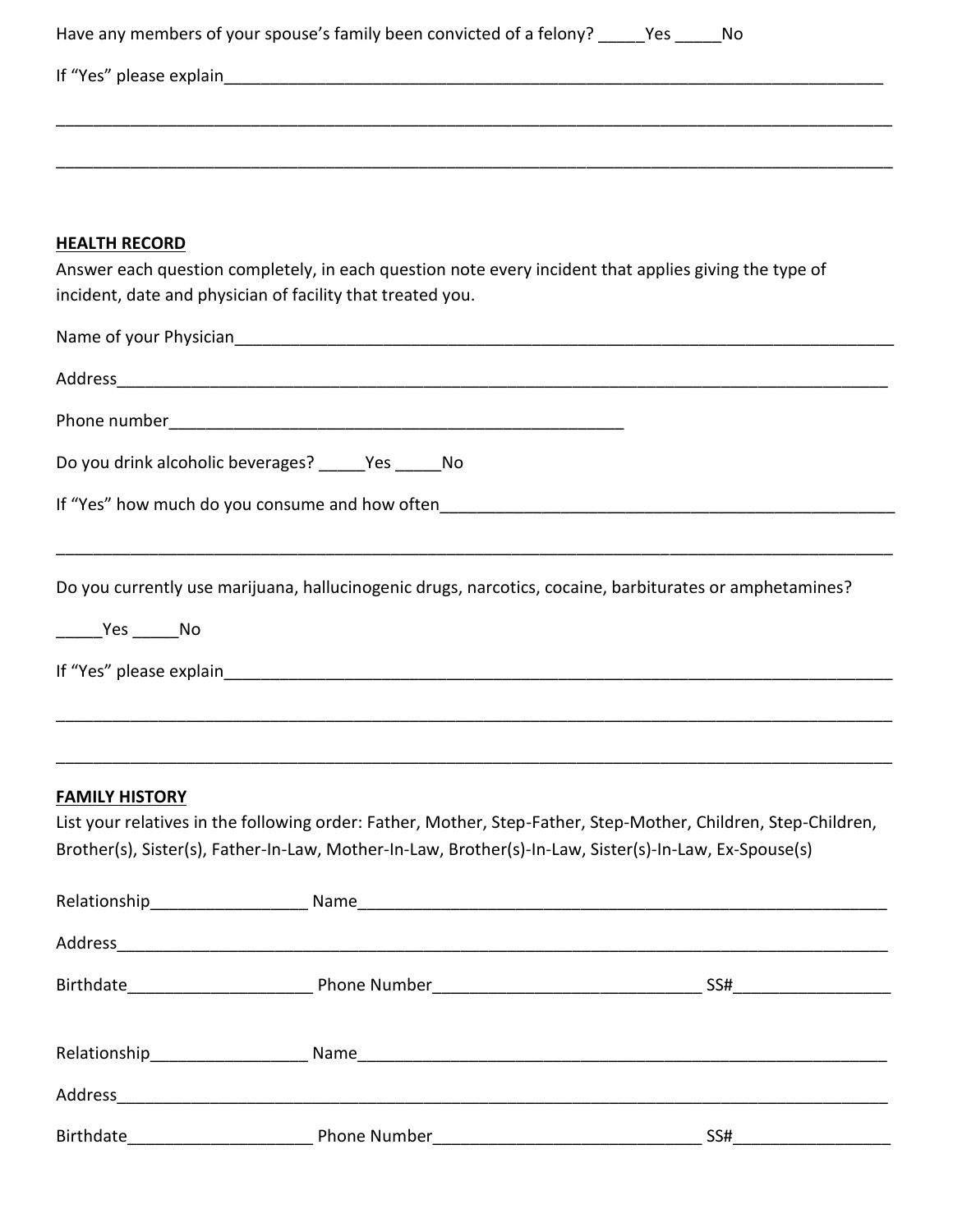| Address and the contract of the contract of the contract of the contract of the contract of the contract of the contract of the contract of the contract of the contract of the contract of the contract of the contract of th |  |
|--------------------------------------------------------------------------------------------------------------------------------------------------------------------------------------------------------------------------------|--|
|                                                                                                                                                                                                                                |  |
|                                                                                                                                                                                                                                |  |
|                                                                                                                                                                                                                                |  |
|                                                                                                                                                                                                                                |  |
|                                                                                                                                                                                                                                |  |
|                                                                                                                                                                                                                                |  |
|                                                                                                                                                                                                                                |  |
|                                                                                                                                                                                                                                |  |
|                                                                                                                                                                                                                                |  |
|                                                                                                                                                                                                                                |  |
|                                                                                                                                                                                                                                |  |
|                                                                                                                                                                                                                                |  |
|                                                                                                                                                                                                                                |  |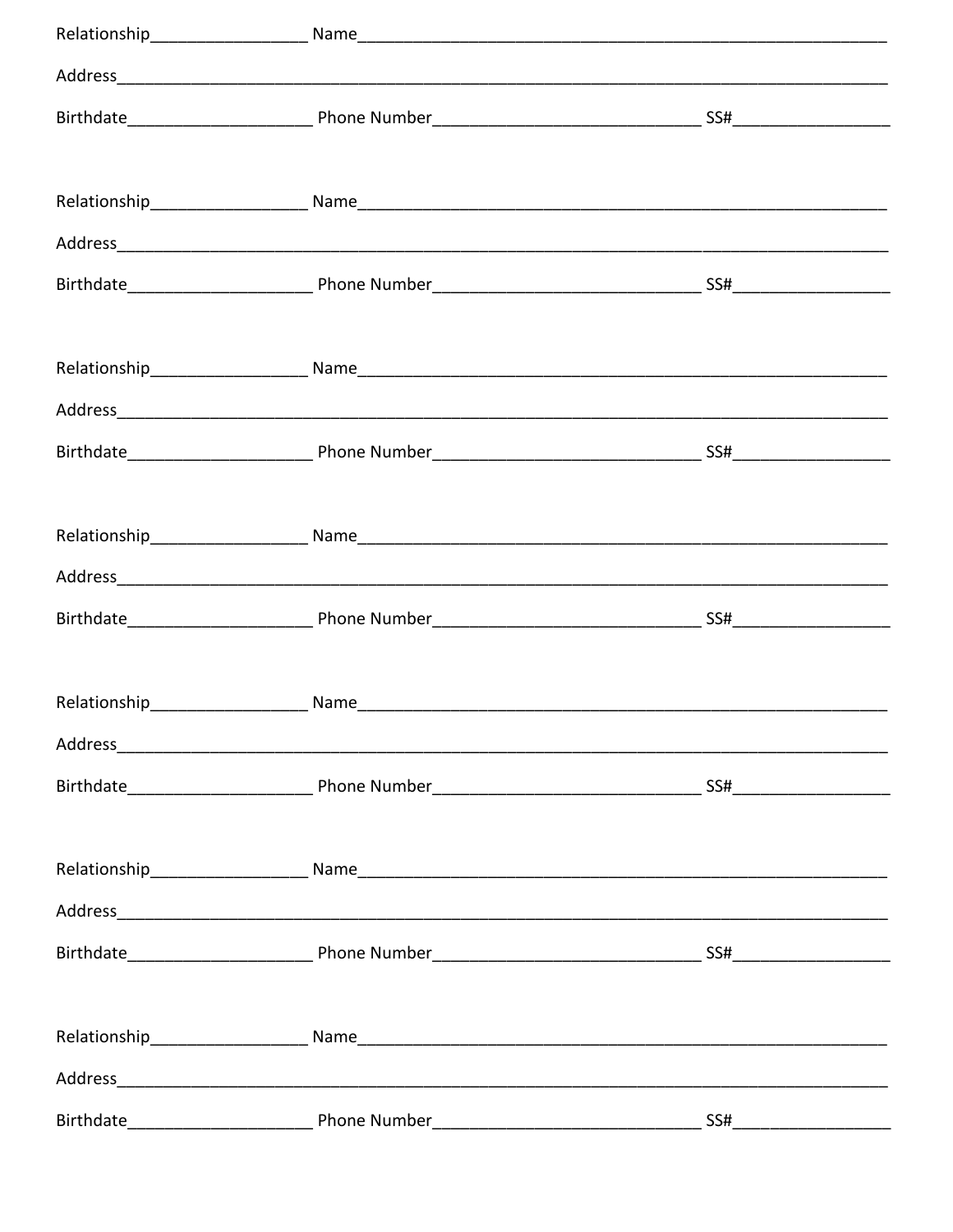| <b>WORK HISTORY</b>    |                                                                                                                                                                                                                                                                                                                                                                                                                                                                                           |  |
|------------------------|-------------------------------------------------------------------------------------------------------------------------------------------------------------------------------------------------------------------------------------------------------------------------------------------------------------------------------------------------------------------------------------------------------------------------------------------------------------------------------------------|--|
|                        | Have you ever applied for a position with any law enforcement or other government agency? _____ Yes _____ No                                                                                                                                                                                                                                                                                                                                                                              |  |
|                        |                                                                                                                                                                                                                                                                                                                                                                                                                                                                                           |  |
|                        |                                                                                                                                                                                                                                                                                                                                                                                                                                                                                           |  |
|                        | ,我们也不能在这里,我们也不能在这里的时候,我们也不能在这里,我们也不能不能在这里,我们也不能不能不能会不能不能。""我们,我们也不能不能会不能不能会不能不能会                                                                                                                                                                                                                                                                                                                                                                                                          |  |
|                        |                                                                                                                                                                                                                                                                                                                                                                                                                                                                                           |  |
|                        |                                                                                                                                                                                                                                                                                                                                                                                                                                                                                           |  |
|                        |                                                                                                                                                                                                                                                                                                                                                                                                                                                                                           |  |
|                        |                                                                                                                                                                                                                                                                                                                                                                                                                                                                                           |  |
|                        |                                                                                                                                                                                                                                                                                                                                                                                                                                                                                           |  |
|                        | (If you have any additional information continue on a blank sheet of paper)                                                                                                                                                                                                                                                                                                                                                                                                               |  |
| If "Yes" explain below | Have you ever been discharged or asked to resign from a job? Yes No                                                                                                                                                                                                                                                                                                                                                                                                                       |  |
| served.                | Begin with your current or most recent employment and list your complete work history in chronological order, include<br>in sequence all part time jobs, periods of unemployment and military service. When listing military service, substitute<br>the name, address and rank for the commissioned officer that was your immediate superior, for the "name and address<br>of immediate supervisor" and substitute the name, address and rank of a non-commissioned officer with whom you |  |
|                        |                                                                                                                                                                                                                                                                                                                                                                                                                                                                                           |  |
|                        |                                                                                                                                                                                                                                                                                                                                                                                                                                                                                           |  |
|                        |                                                                                                                                                                                                                                                                                                                                                                                                                                                                                           |  |
|                        |                                                                                                                                                                                                                                                                                                                                                                                                                                                                                           |  |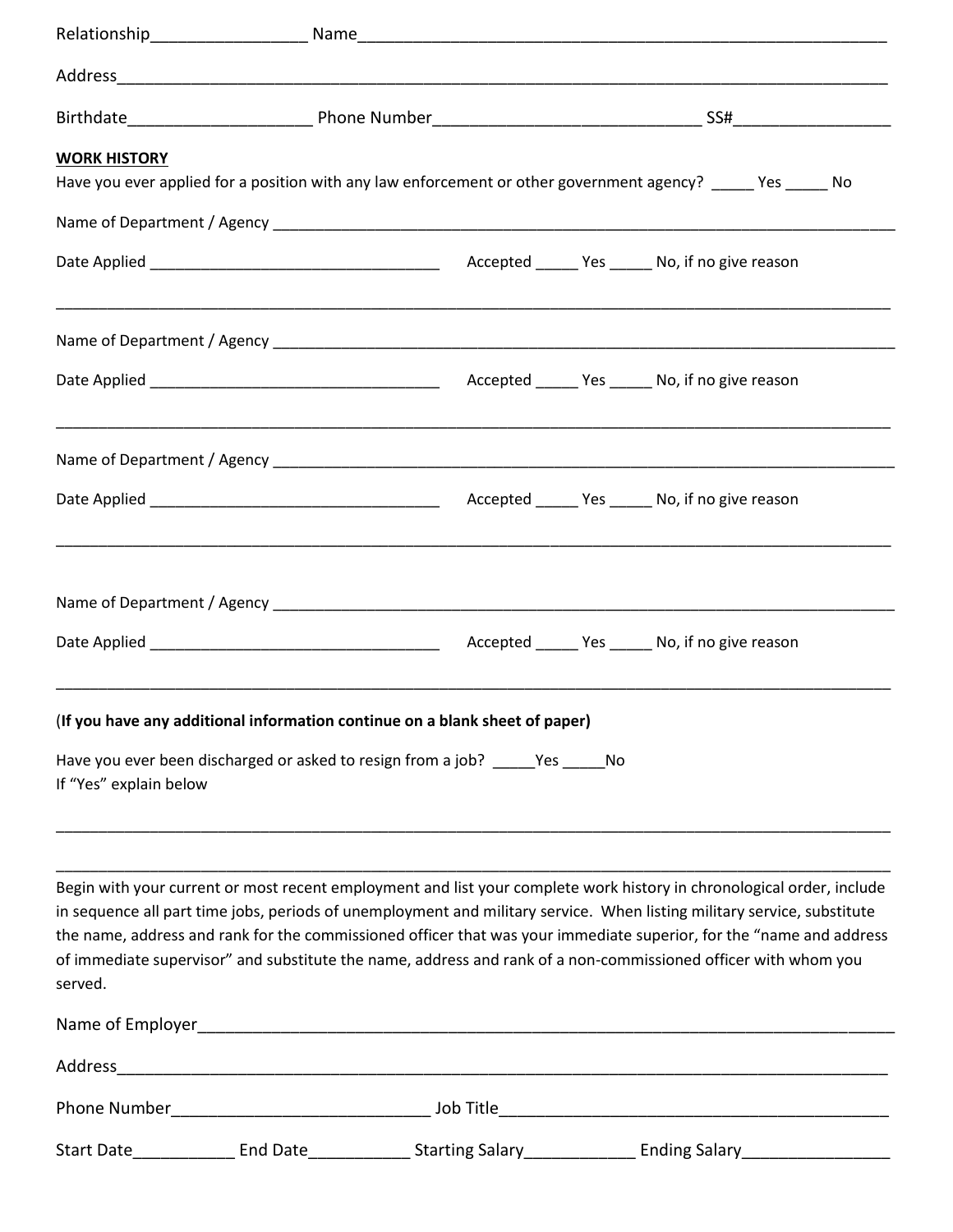|                                                                                                      | Job Title |  |
|------------------------------------------------------------------------------------------------------|-----------|--|
|                                                                                                      |           |  |
|                                                                                                      |           |  |
|                                                                                                      |           |  |
|                                                                                                      |           |  |
|                                                                                                      |           |  |
| <b>EDUCATION RECORD</b><br>High School Graduate / GED? ______ Yes _____ No                           |           |  |
| Year Graduated/ Completed __________________________G.P.A ______________________                     |           |  |
| Course of Study (college prep, vocational education, general, etc.) ________________________________ |           |  |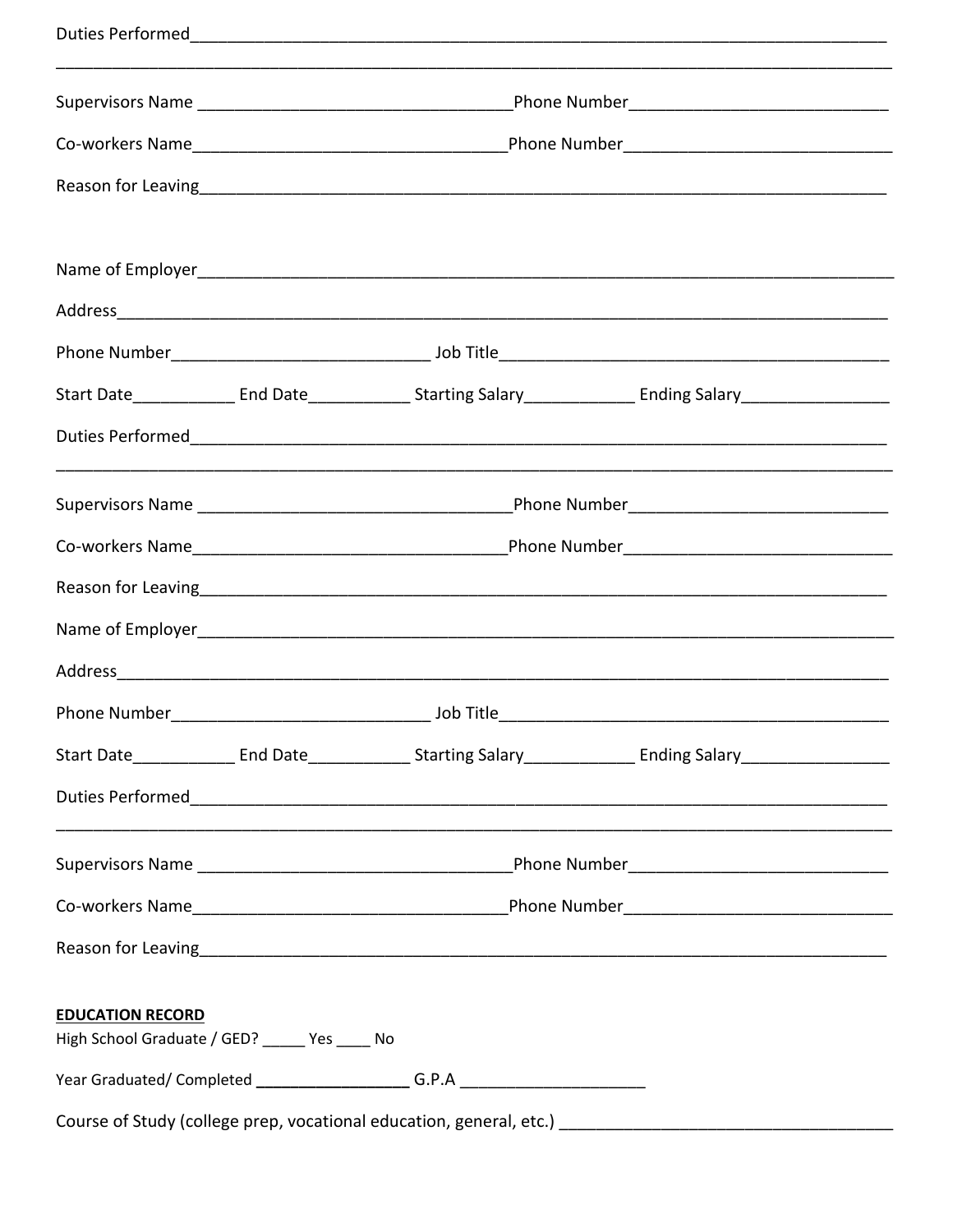| List each high school, trade school, college or university that you have attended.<br>Start with the most recent school attended. |  |                                                                                                                |  |  |
|-----------------------------------------------------------------------------------------------------------------------------------|--|----------------------------------------------------------------------------------------------------------------|--|--|
|                                                                                                                                   |  |                                                                                                                |  |  |
|                                                                                                                                   |  |                                                                                                                |  |  |
|                                                                                                                                   |  | Dates Attended _________________________________Graduated ____________Yes ______________________No             |  |  |
|                                                                                                                                   |  |                                                                                                                |  |  |
|                                                                                                                                   |  |                                                                                                                |  |  |
|                                                                                                                                   |  |                                                                                                                |  |  |
|                                                                                                                                   |  |                                                                                                                |  |  |
|                                                                                                                                   |  | Dates Attended _______________________________Graduated ____________Yes ____________________No                 |  |  |
|                                                                                                                                   |  |                                                                                                                |  |  |
|                                                                                                                                   |  |                                                                                                                |  |  |
| Address                                                                                                                           |  |                                                                                                                |  |  |
|                                                                                                                                   |  | Dates Attended _______________________________Graduated ____________Yes ______________________No               |  |  |
|                                                                                                                                   |  |                                                                                                                |  |  |
|                                                                                                                                   |  | In what school clubs, extracurricular activities and sports did you participate? _____________________________ |  |  |
| <b>MILITARY RECORD</b>                                                                                                            |  |                                                                                                                |  |  |
| Have you ever served in the U.S. Armed Forces? _____ Yes _____ No                                                                 |  |                                                                                                                |  |  |
|                                                                                                                                   |  |                                                                                                                |  |  |
|                                                                                                                                   |  |                                                                                                                |  |  |
|                                                                                                                                   |  |                                                                                                                |  |  |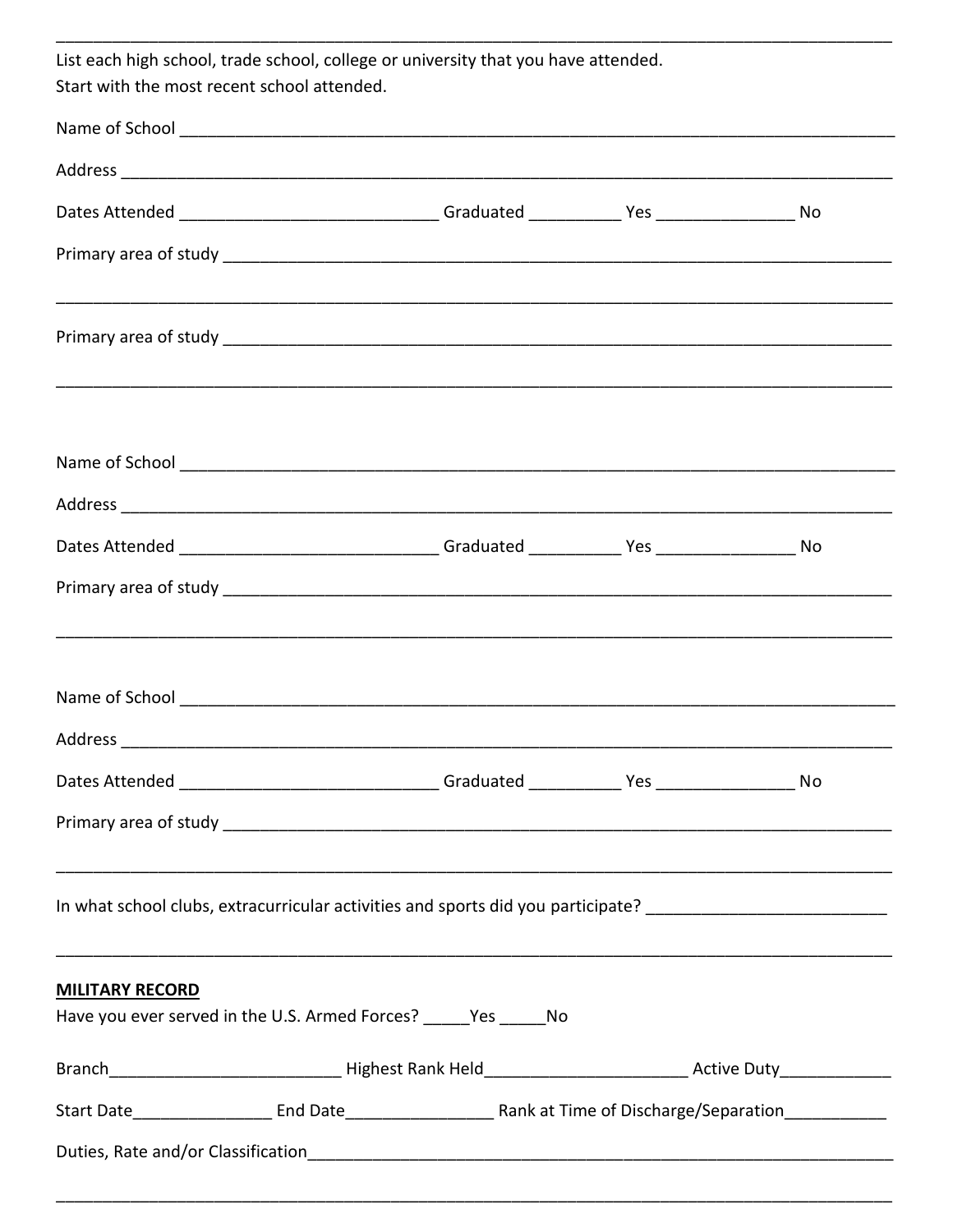| Are you registered with the Selective Service? Yes No         |                                                                                                                |
|---------------------------------------------------------------|----------------------------------------------------------------------------------------------------------------|
| Are you a member of the Armed Forces? _____ Yes _____ No      |                                                                                                                |
|                                                               |                                                                                                                |
|                                                               |                                                                                                                |
|                                                               |                                                                                                                |
|                                                               |                                                                                                                |
|                                                               |                                                                                                                |
| Are you a member of the Ohio National Guard? _____Yes _____No |                                                                                                                |
|                                                               |                                                                                                                |
|                                                               |                                                                                                                |
|                                                               |                                                                                                                |
|                                                               |                                                                                                                |
| PERSONAL REFERENCES                                           | List five persons, other than relatives, past employees or immediate neighbors who have known you for a        |
| period of more than three years                               |                                                                                                                |
|                                                               |                                                                                                                |
| Address                                                       |                                                                                                                |
|                                                               |                                                                                                                |
|                                                               |                                                                                                                |
|                                                               |                                                                                                                |
|                                                               |                                                                                                                |
|                                                               | Phone number__________________________________Years known_______________________ Occupation___________________ |
|                                                               |                                                                                                                |
|                                                               |                                                                                                                |
|                                                               |                                                                                                                |
|                                                               |                                                                                                                |
|                                                               |                                                                                                                |
|                                                               |                                                                                                                |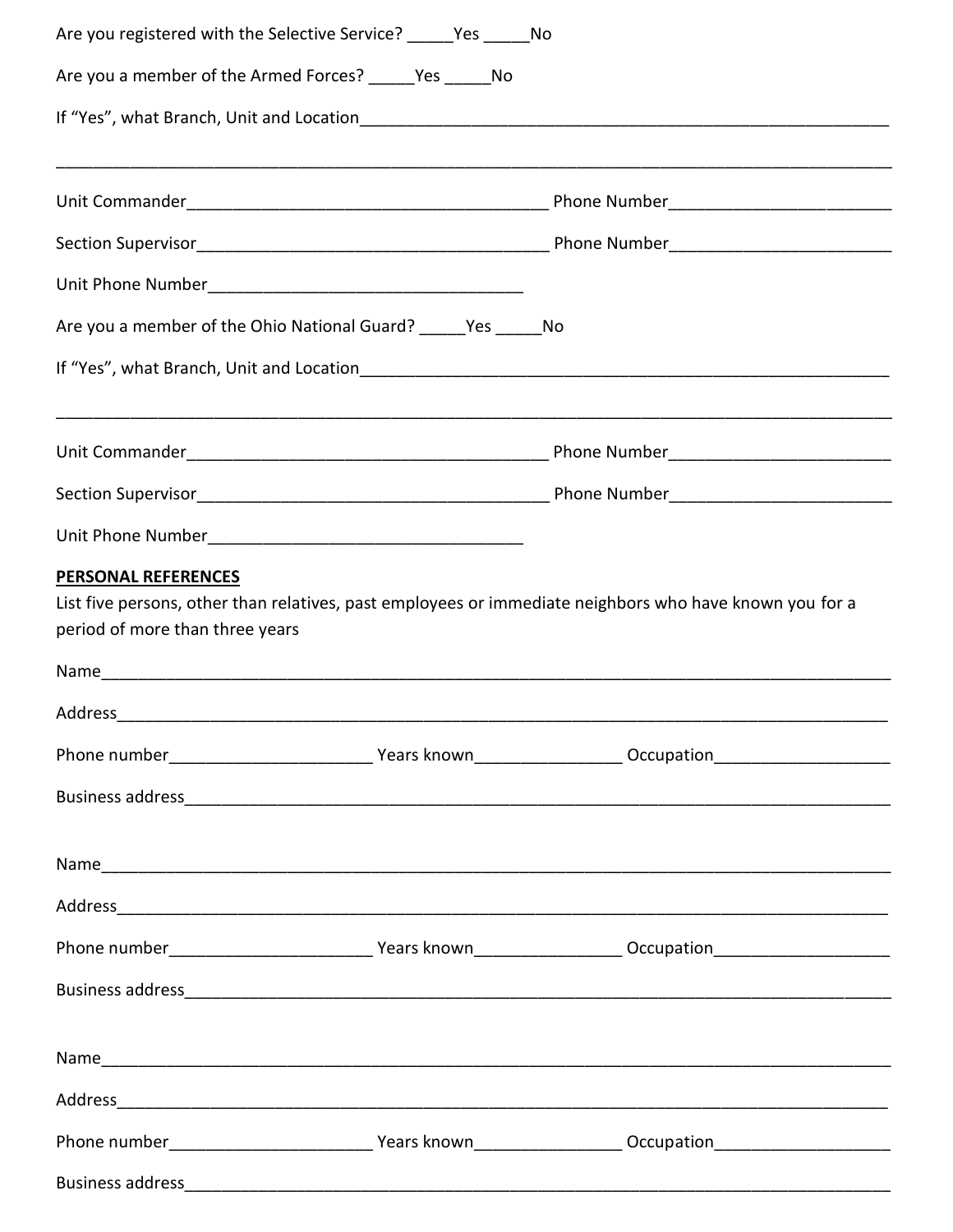| Business address and the contract of the contract of the contract of the contract of the contract of the contract of the contract of the contract of the contract of the contract of the contract of the contract of the contr |  |
|--------------------------------------------------------------------------------------------------------------------------------------------------------------------------------------------------------------------------------|--|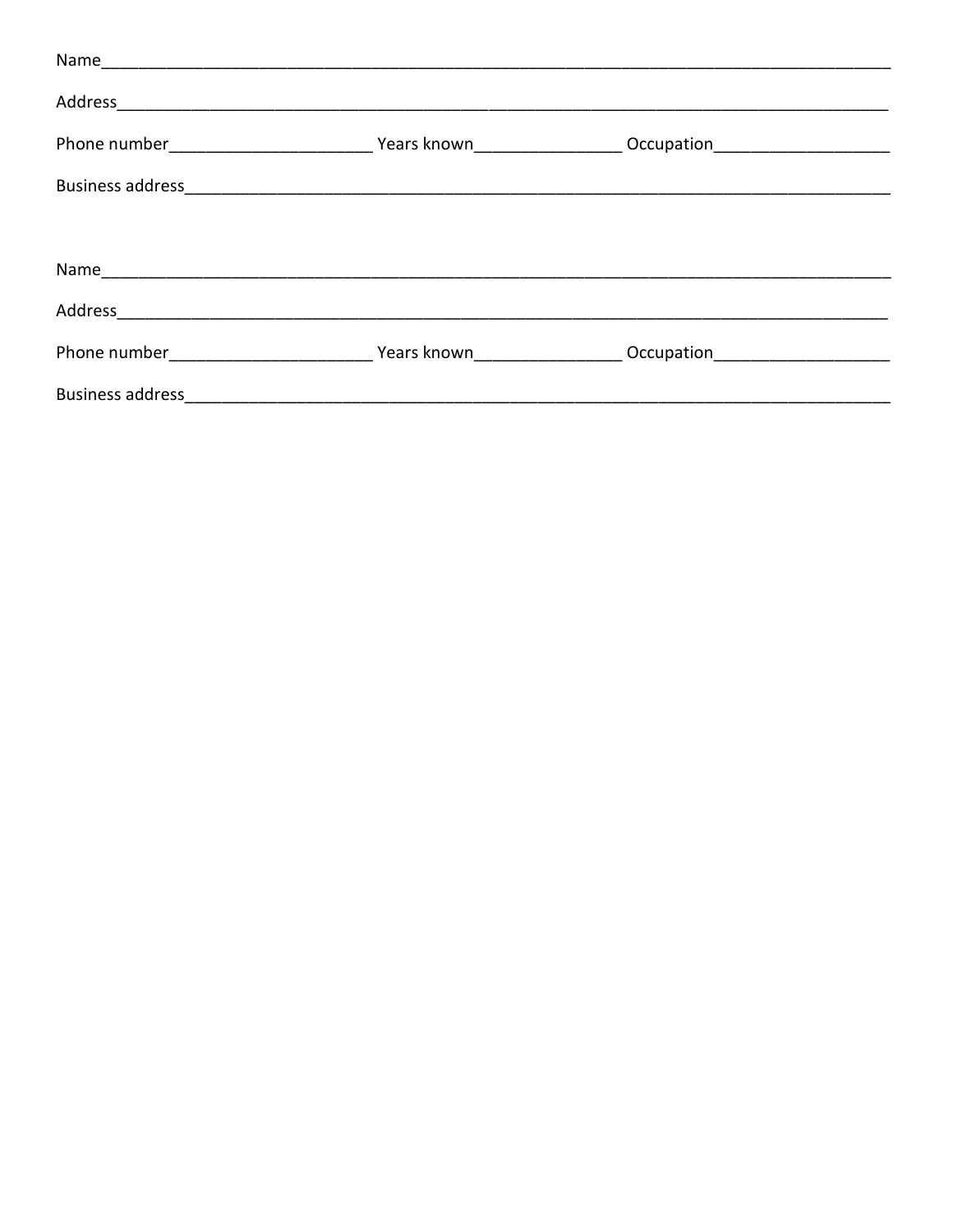## TO WHOM IT MAY CONCERN:

I hereby permit any authorized representative of the Walton Hills Police Department or any person designated by the Chief of Police or the Mayor of Walton Hills to conduct background checks of applicants, bearing this release, or copy thereof, within two (2) years of this date, to obtain any information you have concerning my moral and character suitability for the position of Auxiliary Police Officer.

I hereby direct you to release to the bearer upon request, any information in your files pertaining to my employment, military, credit or educational records including but not limited to academic achievement, attendance, athletic, personal history and disciplinary records. This release is executed with full knowledge and understanding that the information is for the official use of the Walton Hills Police Department. Consent is granted to the Walton Hills Police Department to furnish such information as described above to third parties in the course of fulfilling its official responsibilities.

I hereby release you as the custodian of records, any schools, college universities or other educational institution, credit bureau, lending institution, consumer reporting agency or related personnel, both individually and collectively, from any and all liability for damages of whatever kind which may at any time result to me, my heirs, family or associates because of compliance with this authorization and request to release information or any attempt to comply with it.

Signature of Applicant **Exercise 20** 

Printed Name \_\_\_\_\_\_\_\_\_\_\_\_\_\_\_\_\_\_\_\_\_\_\_\_\_\_\_\_\_\_\_\_\_\_\_\_\_\_\_\_\_\_\_\_\_\_\_\_\_\_\_\_\_\_\_\_\_\_\_\_\_\_\_\_\_\_\_\_\_\_\_\_\_\_\_\_\_\_

# (**Fill in or complete only if investigated or on eligibility list from another agency)**

I also request under the Freedom of Information Act and the Ohio Public Records Law that the City or Cities of:

\_\_\_\_\_\_\_\_\_\_\_\_\_\_\_\_\_\_\_\_\_\_\_\_\_\_\_\_\_\_\_, \_\_\_\_\_\_\_\_\_\_\_\_\_\_\_\_\_\_\_\_\_\_\_\_\_\_\_\_\_\_, \_\_\_\_\_\_\_\_\_\_\_\_\_\_\_\_\_\_\_\_\_\_\_\_\_\_\_

and its police department(s) or person designated by the Mayor of Walton Hills and /or the Chief of Police of Walton Hills for review any and all written documentation in their files and/or records pertaining to me as an applicant with the above named city or Law Enforcement organization. I further request copies of my original application(s), scores, placement on eligibility list, background examinations, physical exams, drug testing, physical agility, stress evaluation and other testing conducted by or on my person be made eligible for review.

Signature of Applicant \_\_\_\_\_\_\_\_\_\_\_\_\_\_\_\_\_\_\_\_\_\_\_\_\_\_\_\_\_\_\_\_\_\_\_\_ Date \_\_\_\_\_\_\_\_\_\_\_\_\_\_\_\_\_\_\_\_\_\_\_\_\_\_\_\_\_\_